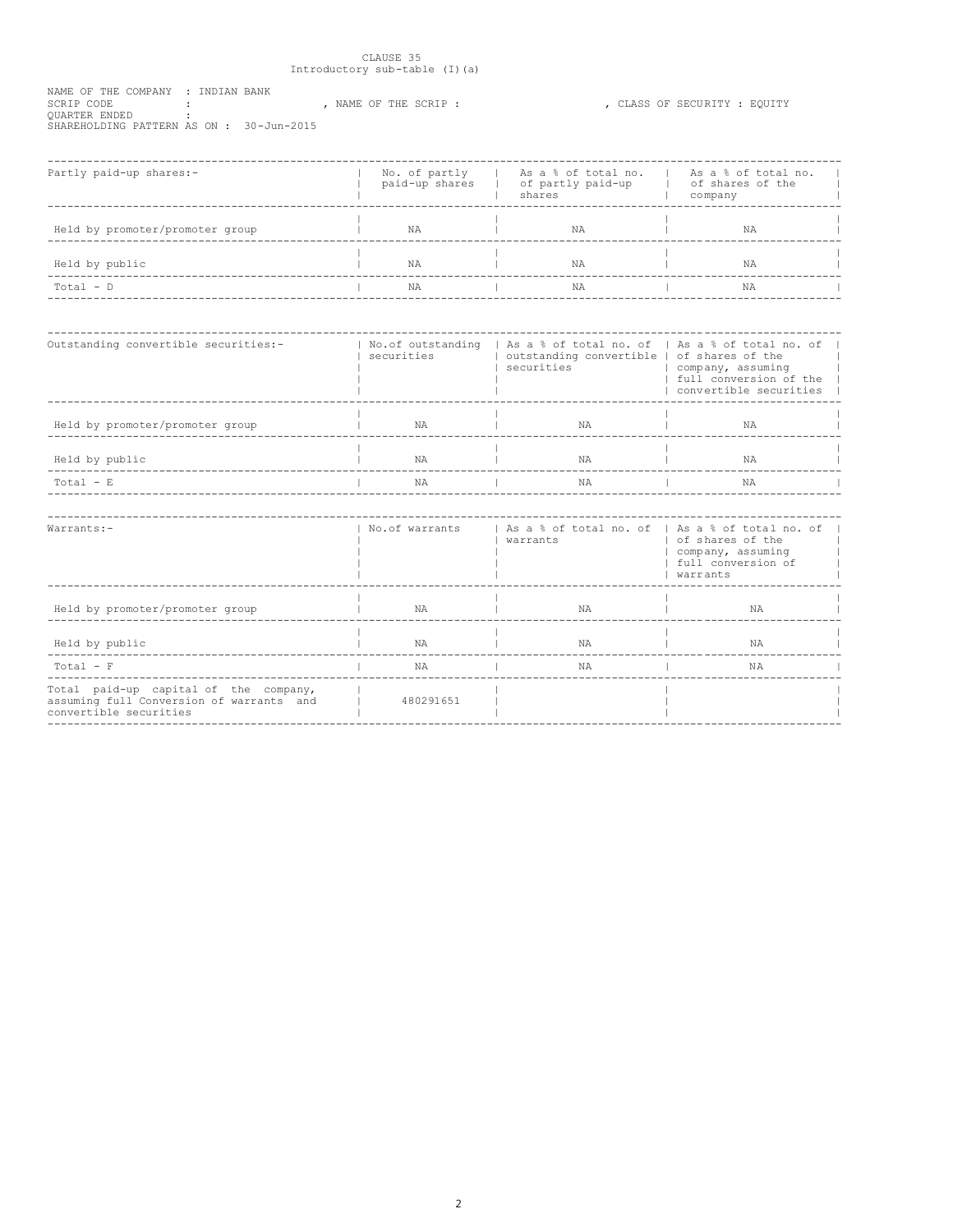| NAME OF THE COMPANY : INDIAN BANK       |  |  |  |  |                     |
|-----------------------------------------|--|--|--|--|---------------------|
| SCRIP CODE                              |  |  |  |  | . NAME OF THE SCRIE |
| OUARTER ENDED                           |  |  |  |  |                     |
| SHAREHOLDING PATTERN AS ON: 30-Jun-2015 |  |  |  |  |                     |
|                                         |  |  |  |  |                     |

## SCRIP : , NAME OF SECURITY : EQUITY

|                     |                                                                                                                           | STATEMENT SHOWING SHAREHOLDING PATTERN       |               |                                              |                  |                                                                                                                                 |            |                                                               |
|---------------------|---------------------------------------------------------------------------------------------------------------------------|----------------------------------------------|---------------|----------------------------------------------|------------------|---------------------------------------------------------------------------------------------------------------------------------|------------|---------------------------------------------------------------|
| <b>CATE</b><br>CODE | CATEGORY OF<br>GORY SHARE HOLDER                                                                                          |                                              | <b>SHARES</b> |                                              | NUMBER OF SHARES | NO.OF TOTAL SHARES IN TOTAL SHAREHOLDING AS SHARES PLEDGED OR<br>HOLDERS MO.OF DEMAT A PERCENTAGE OF TOTAL OTHERWISE ENCUMBERED |            |                                                               |
|                     | $(I)$ $(II)$                                                                                                              |                                              |               |                                              |                  | AS A % AS A % Number                                                                                                            |            | As a<br>OF $(A+B)$ OF $(A+B+C)$ of shares percentage $(IX) =$ |
|                     | A. SHAREHOLDING OF PROMOTER AND<br>PROMOTER GROUP                                                                         |                                              |               |                                              |                  |                                                                                                                                 |            |                                                               |
|                     | 1. INDIAN                                                                                                                 |                                              |               |                                              |                  |                                                                                                                                 |            |                                                               |
|                     | a. INDIVIDUALS/HINDU UNDIVIDED $\begin{array}{cccccccccc} 0 & 0 & 0 & 0 & 0.0000 & 0.0000 & 0 & 0 \end{array}$<br>FAMTI.Y |                                              |               |                                              |                  |                                                                                                                                 |            | 0.0000                                                        |
|                     | b. CENTRAL GOVERNMENT/<br>STATE GOVERNMENT (S)                                                                            |                                              |               |                                              |                  | 1 394341651 394341651 82.1046 82.1046 0                                                                                         |            | 0.0000                                                        |
|                     | c. BODIES CORPORATE                                                                                                       |                                              |               |                                              |                  |                                                                                                                                 |            | 0.0000                                                        |
|                     | d. FINANCIAL INSTITUTIONS/<br><b>BANKS</b>                                                                                |                                              |               |                                              |                  | $0$ 0 0.0000 0.0000 0                                                                                                           |            | 0.0000                                                        |
|                     | e. ANY OTHER                                                                                                              |                                              |               |                                              |                  |                                                                                                                                 |            |                                                               |
|                     | $SUB - TOTAL (A) (1)$                                                                                                     |                                              |               |                                              |                  | 1 394341651 394341651 82.1046 82.1046 0 0.0000                                                                                  |            |                                                               |
|                     | 2. FOREIGN                                                                                                                |                                              |               |                                              |                  |                                                                                                                                 |            |                                                               |
|                     | a. INDIVIDUALS (NON-<br>RESIDENT INDIVIDUALS/<br>FOREIGN INDIVIDUALS)                                                     |                                              |               |                                              |                  | $0$ 0 0 0.0000 0.0000 0 0.0000                                                                                                  |            |                                                               |
|                     | b. BODIES CORPORATE                                                                                                       |                                              |               |                                              |                  | $0$ 0 0 0.0000 0.0000 0 0.0000                                                                                                  |            |                                                               |
|                     | c. INSTITUTIONS                                                                                                           | $\Omega$                                     |               | $\begin{array}{ccc} & & & & 0 & \end{array}$ |                  |                                                                                                                                 |            | 0.0000                                                        |
| d.                  | OUALIFIED FOREIGN INVESTOR                                                                                                | $\begin{matrix}0&0&0&0&0&0.0000\end{matrix}$ |               |                                              |                  |                                                                                                                                 | $0.0000$ 0 | 0.0000                                                        |
|                     | e. ANY OTHER                                                                                                              |                                              |               |                                              |                  |                                                                                                                                 |            |                                                               |
|                     | $SUB - TOTAL (A) (2)$                                                                                                     |                                              |               |                                              |                  | $0 \qquad \qquad 0 \qquad \qquad 0.0000 \qquad \qquad 0.0000 \qquad \qquad 0 \qquad \qquad 0.0000$                              |            |                                                               |
|                     | TOTAL SHARE HOLDING OF<br>PROMOTER AND PROMOTER<br>GROUP $(A) = (A) (1) + (A) (2)$                                        |                                              |               |                                              |                  | 1 394341651 394341651 82.1046 82.1046 0 0.0000                                                                                  |            |                                                               |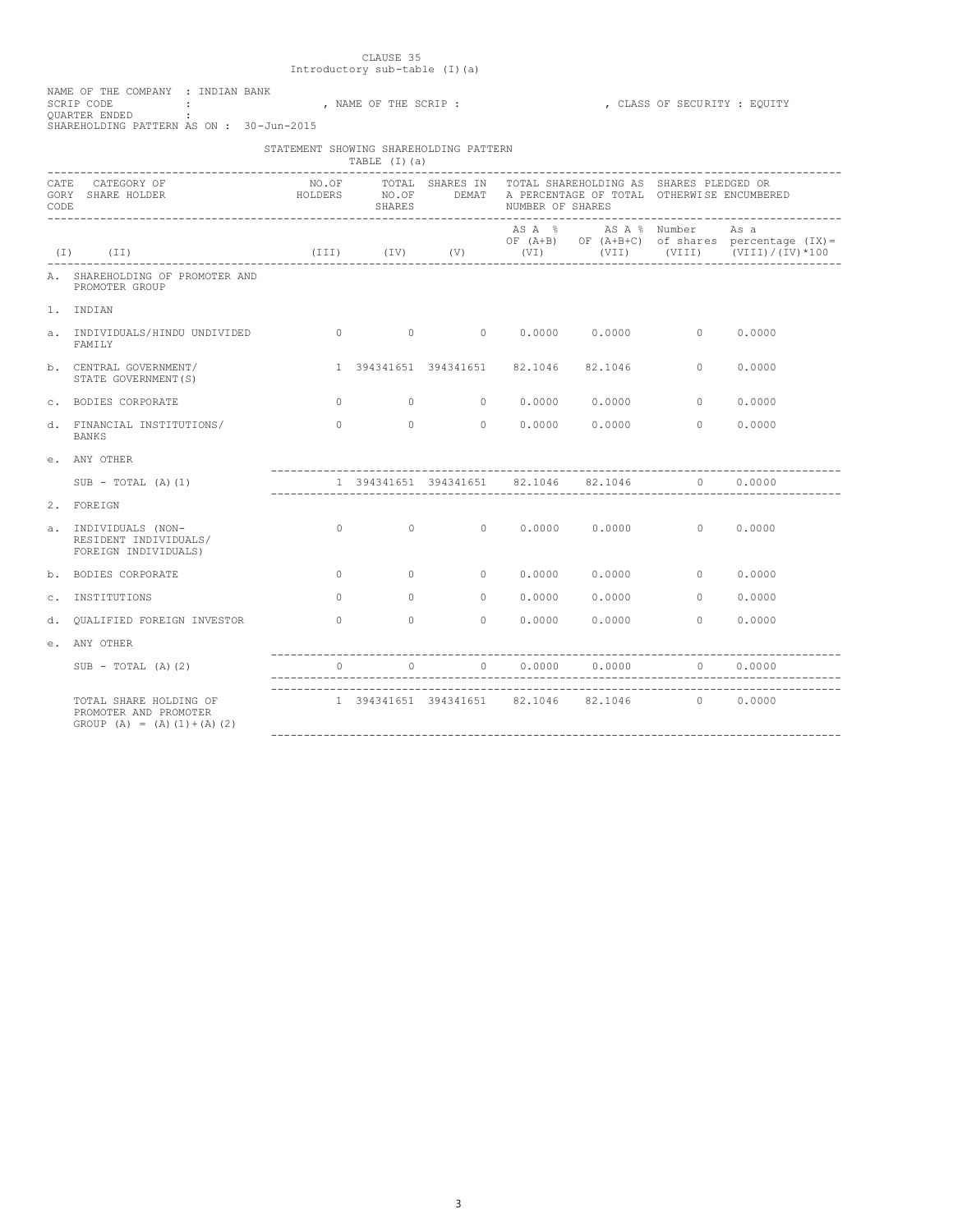| NAME OF THE COMPANY : INDIAN BANK       |  |  |                    |  |  |
|-----------------------------------------|--|--|--------------------|--|--|
| SCRIP CODE                              |  |  | . NAME OF THE SCRI |  |  |
| OUARTER ENDED                           |  |  |                    |  |  |
| SHAREHOLDING PATTERN AS ON: 30-Jun-2015 |  |  |                    |  |  |
|                                         |  |  |                    |  |  |

## THE SCRIP : ,  $CLASS OF SECURITY : EQUITY$

|                     |                                                | STATEMENT SHOWING SHAREHOLDING PATTERN | TABLE $(I)(a)$ |                |                          |                                                               |              |                                                                                                                                                                        |
|---------------------|------------------------------------------------|----------------------------------------|----------------|----------------|--------------------------|---------------------------------------------------------------|--------------|------------------------------------------------------------------------------------------------------------------------------------------------------------------------|
| <b>CATE</b><br>CODE | CATEGORY OF<br>GORY SHARE HOLDER               |                                        |                |                |                          |                                                               |              |                                                                                                                                                                        |
|                     | $(I)$ $(II)$                                   |                                        |                |                |                          | ASA % ASA % Number                                            |              | As a<br>OF $(A+B)$ OF $(A+B+C)$ of shares percentage $(IX) =$<br>(III) (IV) (V) (VI) (VII) (VIII) (VIII) (VIII) (VIII) (VIII) (VIII) (UIII) (IV) (IV) (IV) (IV) (IV) ( |
|                     | <b>B. PUBLIC SHAREHOLDING</b>                  |                                        |                |                |                          |                                                               |              |                                                                                                                                                                        |
|                     | 1. INSTITUTIONS                                |                                        |                |                |                          |                                                               |              |                                                                                                                                                                        |
|                     | a. MUTUAL FUNDS/UTI                            |                                        |                |                |                          | 38  21898530  21898530  4.5594  4.5594  NA                    |              | <b>NA</b>                                                                                                                                                              |
|                     | b. FINANCIAL INSTITUTIONS/<br><b>BANKS</b>     |                                        |                |                |                          | 6 690310 690310 0.1437 0.1437                                 | NA NA        | <b>NA</b>                                                                                                                                                              |
|                     | C. CENTRAL GOVERNMENT/<br>STATE GOVERNMENT (S) | $\Omega$                               | $\sim$ 0       |                |                          | $0 \t 0.0000 \t 0.0000$                                       | <b>NA</b>    | <b>NA</b>                                                                                                                                                              |
|                     | d. VENTURE CAPITAL FUNDS                       | $\cap$                                 | $\overline{0}$ | $\overline{0}$ |                          | 0.0000000000                                                  | NA           | <b>NA</b>                                                                                                                                                              |
|                     | e. INSURANCE COMPANIES                         | 8                                      |                |                |                          | 20300817 20300817 4.2267 4.2267                               | NA NA        | NA                                                                                                                                                                     |
|                     | f. FOREIGN INSTITUTIONAL<br>INVESTORS          | 8.5                                    |                |                | 27399469 27399469 5.7047 | 5.7047                                                        | <b>NA</b>    | <b>NA</b>                                                                                                                                                              |
|                     | a. FOREIGN VENTURE<br>CAPITAL INVESTORS        | $\cap$                                 |                |                |                          | $0 \qquad \qquad 0 \qquad \qquad 0.0000 \qquad \qquad 0.0000$ | NA           | NA                                                                                                                                                                     |
|                     | h. OUALIFIED FOREIGN INVESTOR                  | $\overline{a}$                         |                |                |                          | $0 \qquad \qquad 0 \qquad \qquad 0.0000 \qquad \qquad 0.0000$ | NA <b>NA</b> | <b>NA</b>                                                                                                                                                              |
|                     | i. ANY OTHER                                   |                                        |                |                |                          |                                                               |              |                                                                                                                                                                        |
|                     | $SUB - TOTAL (B) (1)$                          | 137 70289126 70289126 14.6346 14.6346  |                |                |                          |                                                               | NA           | NA                                                                                                                                                                     |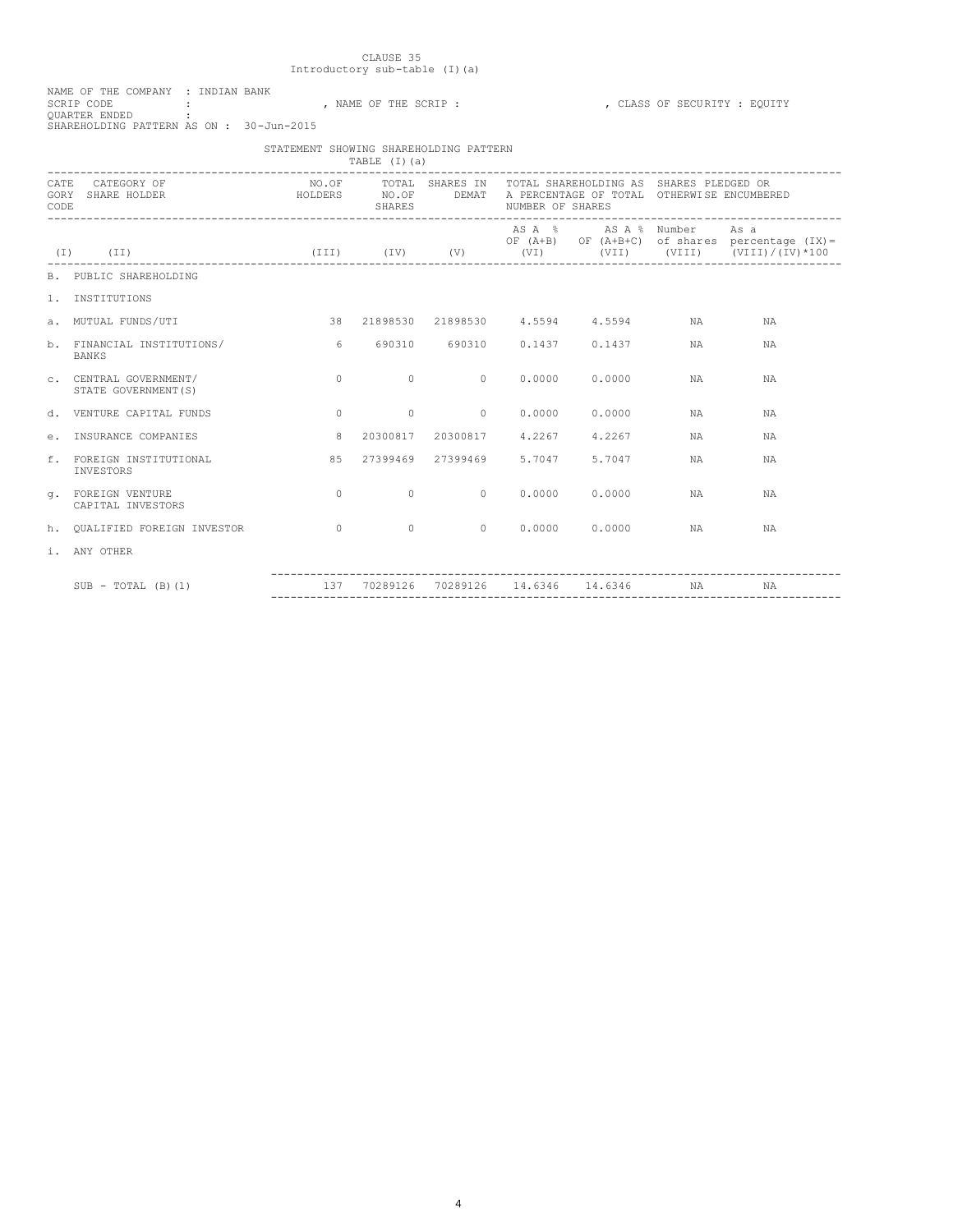| NAME OF THE COMPANY : INDIAN BANK       |  |  |             |  |
|-----------------------------------------|--|--|-------------|--|
| SCRIP CODE                              |  |  | . NAME OF T |  |
| OUARTER ENDED                           |  |  |             |  |
| SHAREHOLDING PATTERN AS ON: 30-Jun-2015 |  |  |             |  |

#### F THE SCRIP : , , CLASS OF SECURITY : EQUITY

|                                                                                                                                                                                                                                      | STATEMENT SHOWING SHAREHOLDING PATTERN | TABLE (I)(a) |  |                                                                                                                                                                                                                                                                                                                                |          |                                                                                                              |
|--------------------------------------------------------------------------------------------------------------------------------------------------------------------------------------------------------------------------------------|----------------------------------------|--------------|--|--------------------------------------------------------------------------------------------------------------------------------------------------------------------------------------------------------------------------------------------------------------------------------------------------------------------------------|----------|--------------------------------------------------------------------------------------------------------------|
| CATE CATEGORY OF TRIES IN TOTAL SHARE AND TOTAL SHARE CATEGORY OF TRIES OR TRIES IN TOTAL SHARE CORY SHARE SPIEDGED OR<br>GORY SHARE HOLDER SHOLDERS NO.OF DEMAT A PERCENTAGE OF TOTAL OTHERWISE ENCUMBERED<br>CODE SHARES NUMBER OF |                                        |              |  |                                                                                                                                                                                                                                                                                                                                |          |                                                                                                              |
| $(I)$ $(II)$                                                                                                                                                                                                                         |                                        |              |  | ASA % ASA % Number Asa                                                                                                                                                                                                                                                                                                         |          | OF (A+B) OF (A+B+C) of shares percentage (IX)=<br>(III) (IV) (V) (VI) (VIII) (VIII) $(TI) / (IV) \times 100$ |
| 2. NON-INSTITUTIONS                                                                                                                                                                                                                  |                                        |              |  |                                                                                                                                                                                                                                                                                                                                |          |                                                                                                              |
| a. BODIES CORPORATE                                                                                                                                                                                                                  |                                        |              |  | 563 2009345 2009345 0.4183 0.4183                                                                                                                                                                                                                                                                                              | NA       | ΝA                                                                                                           |
| b. INDIVIDUALS -<br>I INDIVIDUAL SHAREHOLDERS 64121 10691623 10689780 2.2260 2.2260 NA NA<br>HOLDING NOMINAL SHARE CAPITAL<br>UPTO RS. 1 LAKH                                                                                        |                                        |              |  |                                                                                                                                                                                                                                                                                                                                |          |                                                                                                              |
| HOLDING NOMINAL SHARE CAPITAL<br>IN EXCESS OF RS. 1 LAKH                                                                                                                                                                             |                                        |              |  |                                                                                                                                                                                                                                                                                                                                |          | NA                                                                                                           |
| c. OUALIFIED FOREIGN INVESTOR                                                                                                                                                                                                        |                                        |              |  | 0 0 0 0.0000 0.0000 NA                                                                                                                                                                                                                                                                                                         |          | <b>NA</b>                                                                                                    |
| d. ANY OTHER<br>CLEARING MEMBERS<br>DIRECTORS AND THEIR RELATIVES<br>HINDU UNDIVIDED FAMILIES<br>NON RESIDENT INDIANS<br>TRUSTS                                                                                                      |                                        |              |  | $\begin{array}{cccccccc} 58 & & 59287 & & 59287 & & 0.0123 & & 0.0123 & & \text{NA} \\ 2 & & 607 & & 607 & & 0.0001 & & 0.0001 & & \text{NA} \\ 964 & & 315424 & & 315422 & & 0.0656 & & 0.0656 & & \text{NA} \\ 888 & & 548720 & & 548720 & & 0.1142 & & 0.1142 & & \text{NA} \end{array}$<br>12 99603 99603 0.0207 0.0207 NA | NA       | NA<br>NA<br>NA<br>NA<br>NA<br>-------------                                                                  |
|                                                                                                                                                                                                                                      |                                        |              |  | 1924 1023641 1023639 0.2131 0.2131                                                                                                                                                                                                                                                                                             | NA       | NA                                                                                                           |
| $SUB - TOTAL (B) (2)$                                                                                                                                                                                                                |                                        |              |  | 66642 15660874 15659029 3.2607 3.2607 NA                                                                                                                                                                                                                                                                                       |          | NA                                                                                                           |
| TOTAL PUBLIC SHAREHOLDING<br>$(B) = (B) (1) + (B) (2)$                                                                                                                                                                               |                                        |              |  | 66779 85950000 85948155 17.8953 17.8953 NA                                                                                                                                                                                                                                                                                     |          | <b>NA</b>                                                                                                    |
| TOTAL $(A) + (B)$                                                                                                                                                                                                                    |                                        |              |  | 66780 480291651 480289806 100.0000 100.0000 0 0.0000                                                                                                                                                                                                                                                                           |          |                                                                                                              |
| C. SHARES HELD BY<br>CUSTODIANS AND AGAINST<br>WHICH DEPOSITORY RECEIPTS<br>HAVE BEEN ISSUED                                                                                                                                         |                                        |              |  |                                                                                                                                                                                                                                                                                                                                |          |                                                                                                              |
| Promoter and Promoter Group<br>Public                                                                                                                                                                                                |                                        |              |  | 0 0 0 0.0000 0.0000 NA<br>0 0 0 0.0000 0.0000 NA                                                                                                                                                                                                                                                                               |          | NA<br>NA 1939.                                                                                               |
| TOTAL CUSTODIAN (C)                                                                                                                                                                                                                  |                                        |              |  | $0 \qquad \qquad 0 \qquad \qquad 0 \qquad \qquad 0.0000 \qquad \qquad 0.0000$                                                                                                                                                                                                                                                  | NA       |                                                                                                              |
| GRAND TOTAL $(A) + (B) + (C)$                                                                                                                                                                                                        |                                        |              |  | 100.0000                                                                                                                                                                                                                                                                                                                       | 0 0.0000 |                                                                                                              |
|                                                                                                                                                                                                                                      |                                        |              |  |                                                                                                                                                                                                                                                                                                                                |          |                                                                                                              |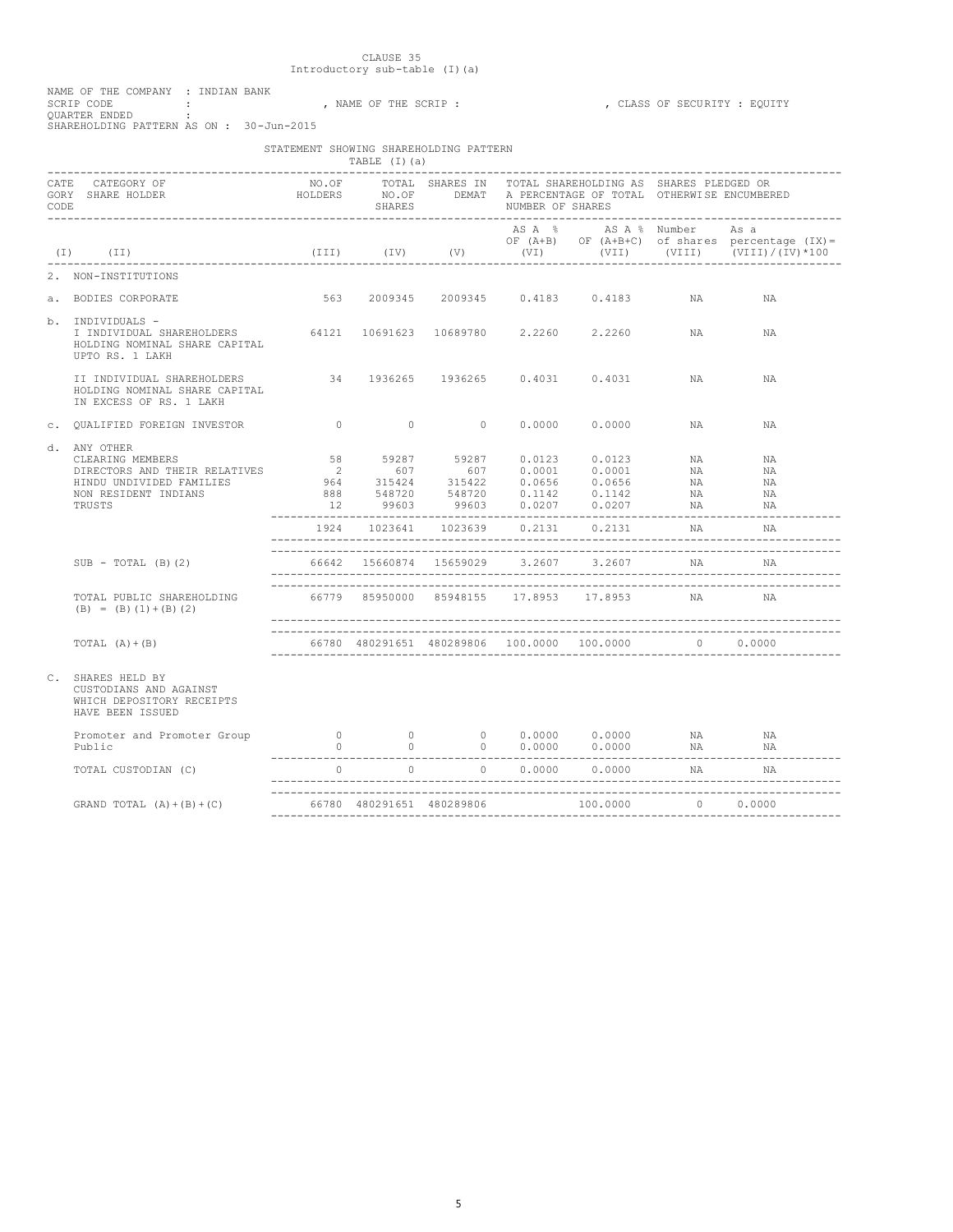| INDIAN BANK<br>(I) (b) Statement showing holding of securities (including shares, warrants, convertible securities) of persons belonging to<br>the<br>category "Promoter and Promoter Group" - 30-Jun-2015 |        |                                                                                   |      |                  |                                                     |                        |
|------------------------------------------------------------------------------------------------------------------------------------------------------------------------------------------------------------|--------|-----------------------------------------------------------------------------------|------|------------------|-----------------------------------------------------|------------------------|
| Details of convertible  Total shares  <br>securities   (including                                                                                                                                          |        | Details of Shares held   Encumbered shares (*)                                    |      |                  |                                                     | Details of<br>warrants |
| %   Number of   As a %   shares<br>Name of the shareholder<br>Sr.Nol<br>  convertible  total   assuming full                                                                                               | Shares | No. of   As a % of   No. of   As a   As a % of   Number of   As a<br> grand total |      |                  | Shares   percentage  grand total   warrants   total |                        |
| of  securities   number of   conversion of  <br>convertible  warrants and<br>held<br>warrants                                                                                                              | held   | $(A) + (B) + (C)$                                                                 | held |                  | $(A)+(B)+(C)$ held<br>оf<br>sub-clause              | Inumber<br>$I$ of      |
| Isecurities   convertible<br>the I<br>  of the   securities) as<br>classi                                                                                                                                  |        |                                                                                   |      |                  | (I)(a)                                              | same                   |
| same class   a % of diluted <br>  share capital  <br><b>Contract Contract</b><br>(I)<br>(TI)<br>$(IX)   (X)   (X)$ (XI)   $(XII)$                                                                          | (III)  | $(IV)$ $(IV)$ $(V)$ $(III) *100$ $(VII)$ $(VIII)$                                 |      | $(VV) = (V) /  $ |                                                     |                        |
| $\mathbf{1}$<br>IPRESIDENT OF INDIA<br>$0.00001$ 82.1046 I<br>0.00001<br>0 <sub>1</sub>                                                                                                                    |        | $\vert$ 394341651  82.1046   0   0.0000   0.0000                                  |      |                  |                                                     | 0 <sup>1</sup>         |
| ------------------------------------<br>I TOTAL<br>0 0.0000 0 82.1046 1<br>0.00001                                                                                                                         |        | $1$ 394341651 82.1046 0 0 0.0000 0.0000 0.0000 0                                  |      |                  |                                                     | 0 <sub>1</sub>         |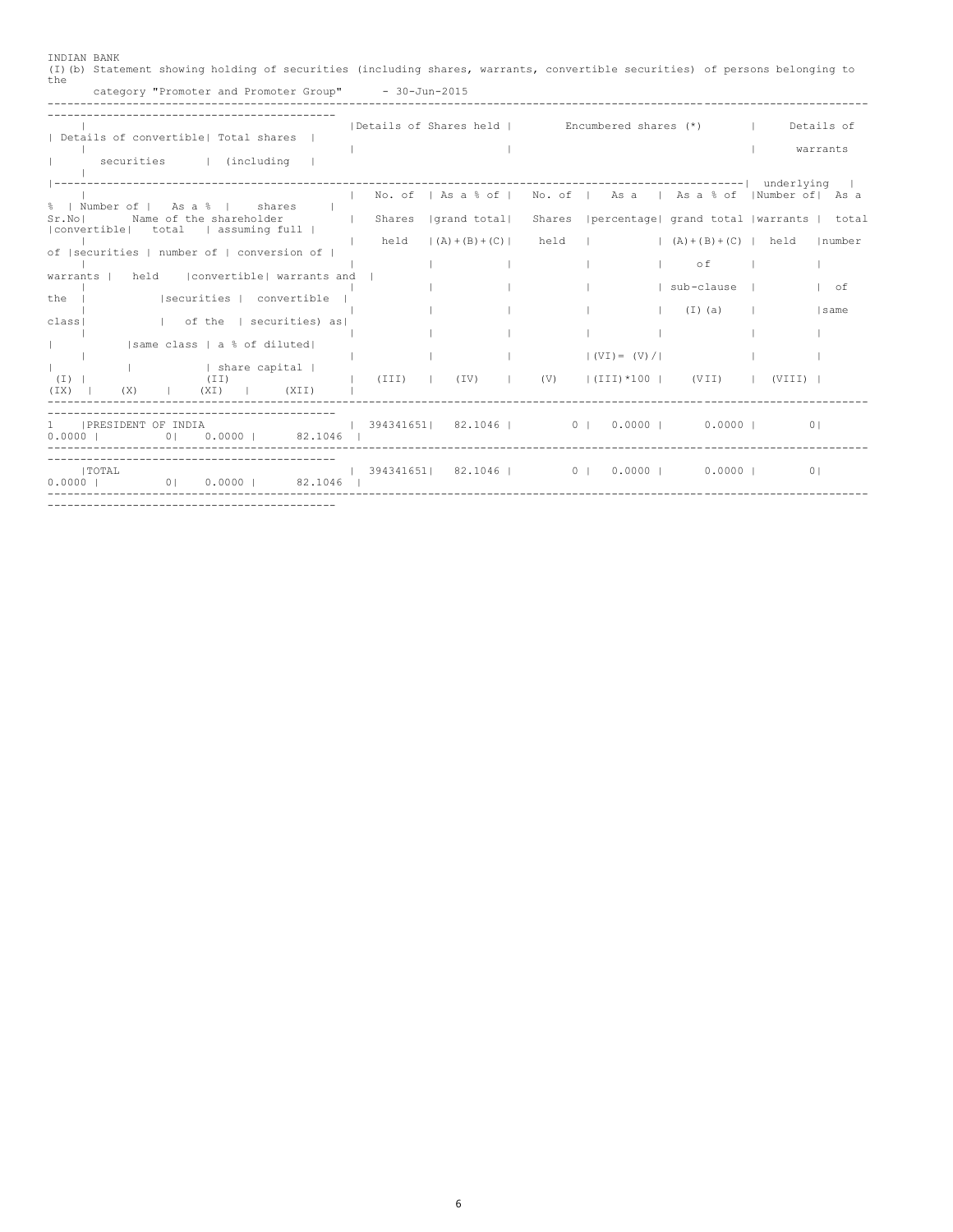| INDIAN BANK |  |  |  |                                                                                        |                                                                                                                             |  |
|-------------|--|--|--|----------------------------------------------------------------------------------------|-----------------------------------------------------------------------------------------------------------------------------|--|
|             |  |  |  |                                                                                        | (I)(c)(i) Statement showing holding of securities (including shares, warrants, convertible securities) of persons belonging |  |
| to the      |  |  |  |                                                                                        |                                                                                                                             |  |
|             |  |  |  | category "Public" and holding more than 1% of the total number of shares - 30-Jun-2015 |                                                                                                                             |  |

-----------------------------------------------------------------------------------------------------------------------------

|                                                                                             | No. of |                                | Shares as a   Details of   Details of convertible  Total   |                          |  |
|---------------------------------------------------------------------------------------------|--------|--------------------------------|------------------------------------------------------------|--------------------------|--|
| shares                                                                                      |        |                                | Shares   percentage of   warrants   securities             |                          |  |
| (including)                                                                                 |        |                                |                                                            |                          |  |
| underlying                                                                                  | held   |                                |                                                            |                          |  |
|                                                                                             |        |                                | of shares   Number of   As a %   Number of   % w.r.t       |                          |  |
| shares I<br>Sr.Nol<br>Name of the shareholder                                               |        |                                | $ \{i.e., Grand  variants   total   convertible   total  $ |                          |  |
| assuming full                                                                               |        |                                |                                                            |                          |  |
| conversion of                                                                               |        |                                | Total   held   number of   securities   number of          |                          |  |
|                                                                                             |        |                                | $(A)+(B)+(C)$   warrants   held   convertible              |                          |  |
| warrants and                                                                                |        |                                |                                                            |                          |  |
| convertible                                                                                 |        |                                |                                                            |                          |  |
| securities) as                                                                              |        |                                |                                                            | $ $ of the $ $           |  |
|                                                                                             |        |                                | $ $ at para(I)(a) $ $ $ $ $ $ $ $                          | same class   a % of      |  |
| diluted!                                                                                    |        |                                |                                                            |                          |  |
| capital                                                                                     |        | $\vert$ above} $\vert$ $\vert$ |                                                            | share                    |  |
|                                                                                             |        |                                |                                                            |                          |  |
| LIFE INSURANCE CORPORATION OF INDIA   15071796  3.1380   0 0.0000                           |        |                                |                                                            | 0  0.0000                |  |
| $3.1380$ $\vert$                                                                            |        |                                |                                                            |                          |  |
| HSBC GLOBAL INVESTMENT FUNDS A/C HSBC   8494231  1.7685  <br>1.7685                         |        |                                | 0  0.0000                                                  | 01<br>$0.0000$           |  |
| IGIF MAURITIUS LIMITED                                                                      | - 11   |                                | $\sim$ 1.000<br>$\sim$ 1                                   | <b>Contract Contract</b> |  |
| 3   HDFC TRUSTEE COMPANY LTD - A/C HDFC MID   7320000  1.5240   0   0.0000                  |        |                                |                                                            | 01<br>0.00001            |  |
| 1.5240                                                                                      |        |                                |                                                            |                          |  |
| the contract of the contract of the contract of the contract of<br> - CAPOPPORTUNITIES FUND |        |                                |                                                            |                          |  |
|                                                                                             |        |                                |                                                            |                          |  |
| I TOTAL<br>the contract of the contract of the                                              |        |                                | 30886027  6.4306   0  0.0000   0  0.0000                   |                          |  |
| $6.4306$ $\pm$                                                                              |        |                                |                                                            |                          |  |
|                                                                                             |        |                                |                                                            |                          |  |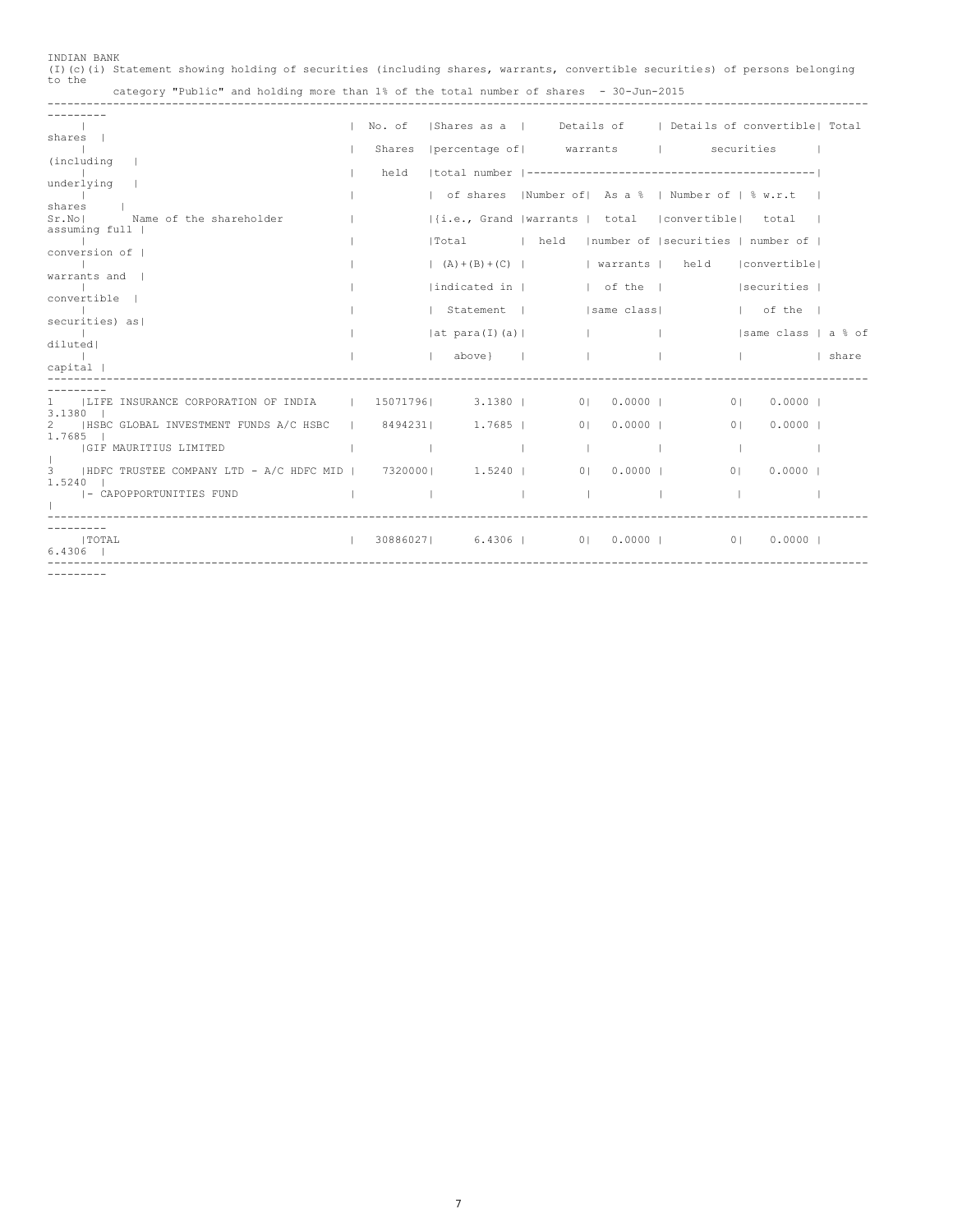| with                                                  |          | (I)(c)(ii) Statement showing holding of securities (including shares, warrants, convertible securities) of persons (together |
|-------------------------------------------------------|----------|------------------------------------------------------------------------------------------------------------------------------|
| $30 - Jun - 2015$                                     |          | PAC) belonging to the category "Public" and holding more than 5% of the total number of shares of the company -              |
| -------                                               |          |                                                                                                                              |
| Name(s) of the shareholder(s) and<br>Sr.Nol<br>shares | I No. of | Details of   Details of convertible  Total<br>  Shares as a                                                                  |
| the Persons Acting in Concert (PAC)  <br>(including   | Shares   | percentage of warrants  <br>securities                                                                                       |
| with them<br>underlying                               | held     |                                                                                                                              |
| shares                                                |          | of shares   Number of   As a %   Number of   % w.r.t                                                                         |
| assuming full                                         |          | $ i.e.,$ Grand  warrants   total  convertible  total                                                                         |
| conversion of                                         |          | Inumber of Isecurities   number of  <br>l held<br>lTotal                                                                     |
|                                                       |          | held<br> convertible <br>$(A) + (B) + (C)$<br>  warrants                                                                     |
| warrants and                                          |          | indicated in  <br>  securities  <br>$ $ of the $ $                                                                           |
| convertible                                           |          | Statement  <br> same class <br>of the I                                                                                      |
| securities) as                                        |          | same class   a % of<br> at para(I) (a)                                                                                       |
| diluted                                               |          | above}<br><b>Contract Contract</b><br>  share                                                                                |
| $capital$                                             |          |                                                                                                                              |
| NIL<br>NIL                                            | NIL      | NIL<br>NIL<br>NIL<br>NIL<br>NIL<br>$\mathbf{r}$<br>$\sim$ 1.000 $\sim$                                                       |

INDIAN BANK

---------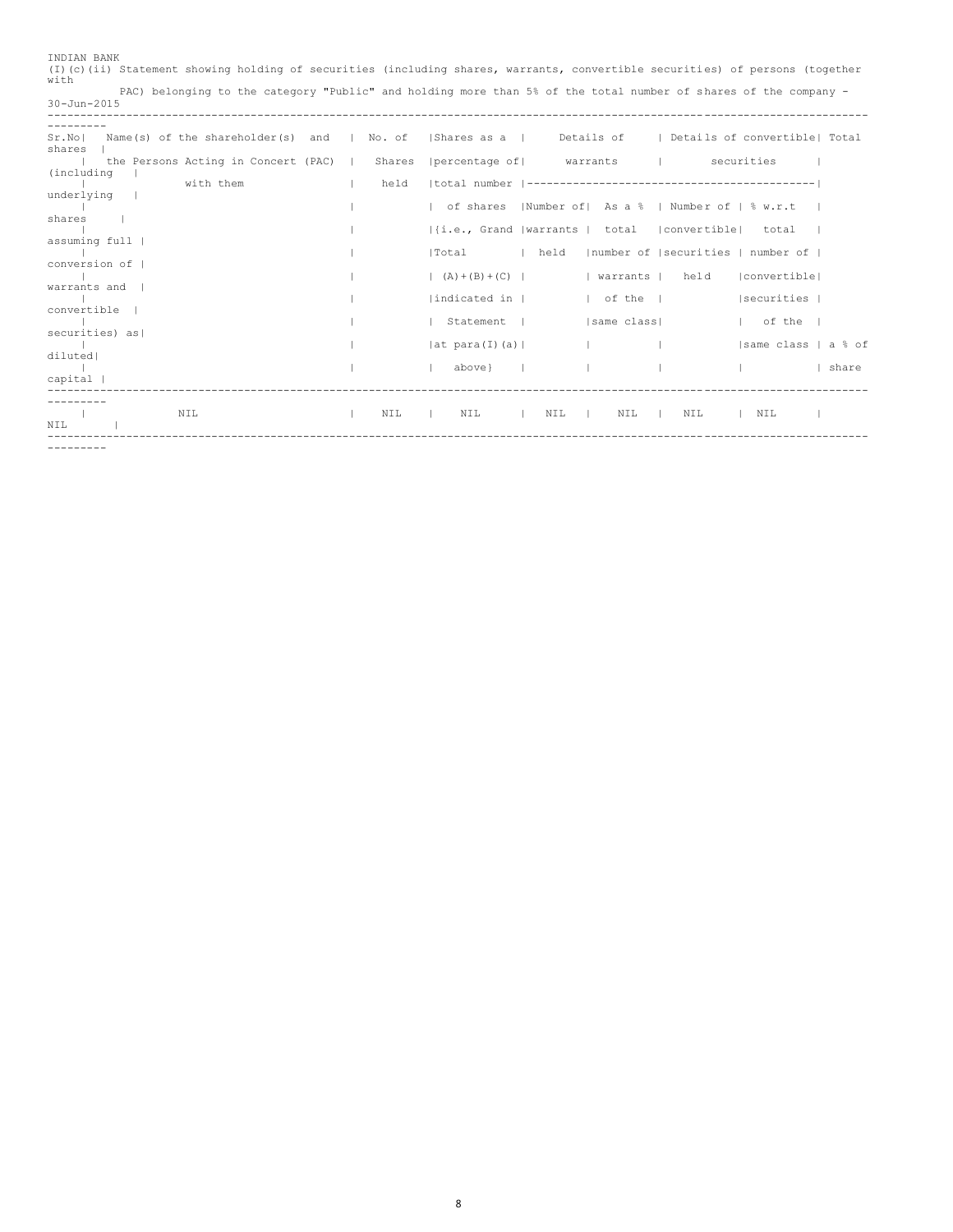INDIAN BANK (I)(d) STATEMENT SHOWING DETAILS OF LOCKED-IN SHARES -30-Jun-2015

| SL. NO   NAME OF THE SHARE HOLDER |       |            | LOCKED IN   OF TOTAL NUMBER OF SHARES  Group / Public<br>SHARES   {i.e., GRAND TOTAL<br>$(A) + (B) + (C)$ INDICATED IN<br>STATEMENT AT PARA (I)(a)<br>ABOVE } |         | NUMBER OF   LOCKED-IN SHARES AS A %   Promoter / Promoter |
|-----------------------------------|-------|------------|---------------------------------------------------------------------------------------------------------------------------------------------------------------|---------|-----------------------------------------------------------|
| PRESIDENT OF INDIA                |       | 394341651। |                                                                                                                                                               |         | 82.1046   Promoters/Promoter Group                        |
|                                   | TOTAL | 3943416511 |                                                                                                                                                               | 82.1046 |                                                           |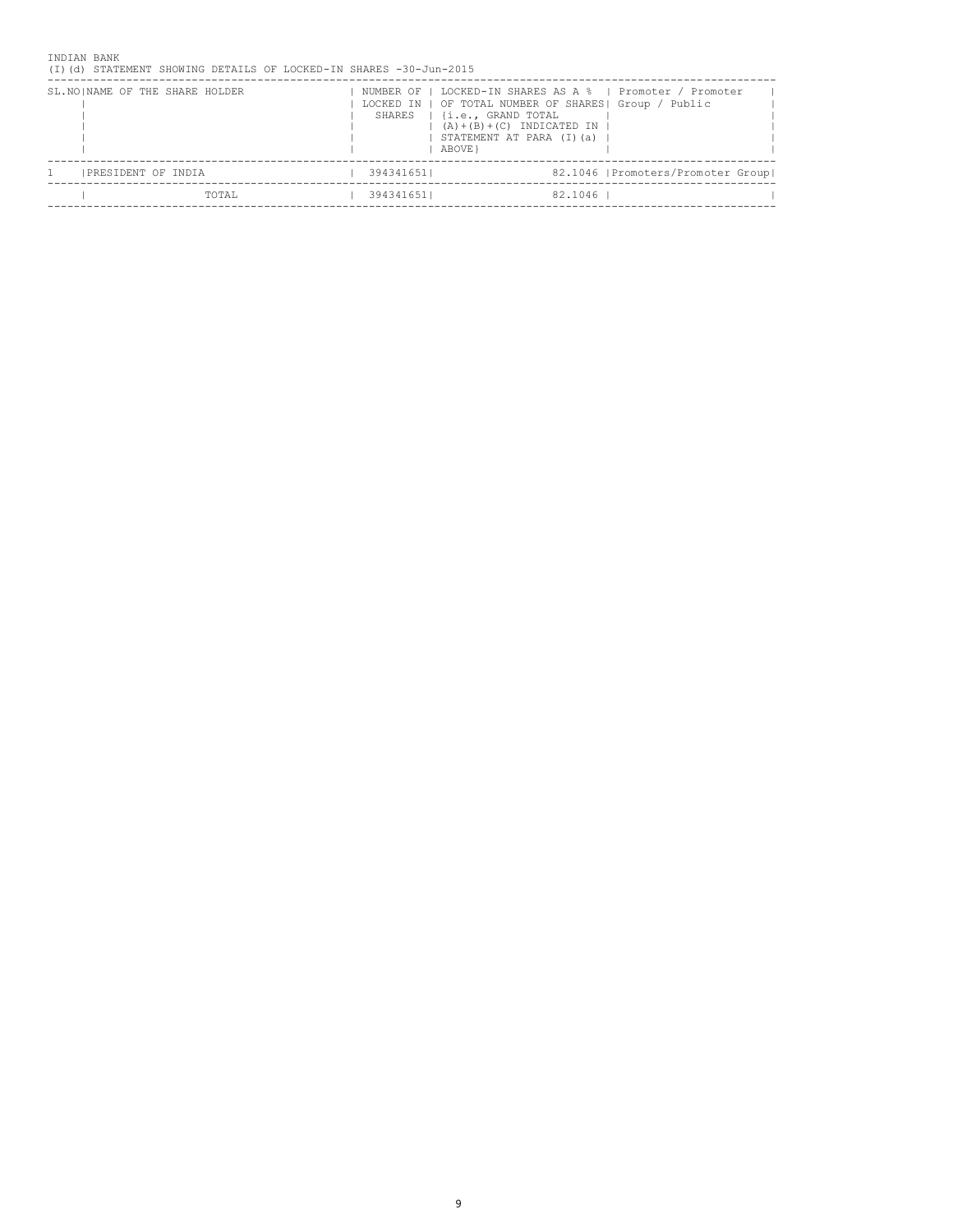| INDIAN BANK<br>(II)(a) | STATEMENT SHOWING DETAILS OF DEPOSITORY RECEIPTS (DRs) - 30-Jun-2015 |  |                                        |  |                                                                     |         |                                                                                    |                                                                   |  |
|------------------------|----------------------------------------------------------------------|--|----------------------------------------|--|---------------------------------------------------------------------|---------|------------------------------------------------------------------------------------|-------------------------------------------------------------------|--|
| SL.NOI<br>SDRs, etc.)  | TYPE OF<br>OUTSTANDING DR<br>(ADRs, GDRs,                            |  | NUMBER OF<br>OUTSTANDING<br><b>DRs</b> |  | NUMBER OF<br>SHARES<br>UNDERLYING<br>OUTSTANDING<br>DR <sub>S</sub> | ABOVE } | SHARES {i.e., GRAND TOTAL<br>(A)+(B)+(C) INDICATED IN<br>STATEMENT AT PARA (I) (a) | SHARES UNDERLYING OUTSTANDING <br>IDRS AS A % OF TOTAL NUMBER OF! |  |
|                        | NTT.                                                                 |  | NTT.                                   |  | NTT.                                                                |         | NTT.                                                                               |                                                                   |  |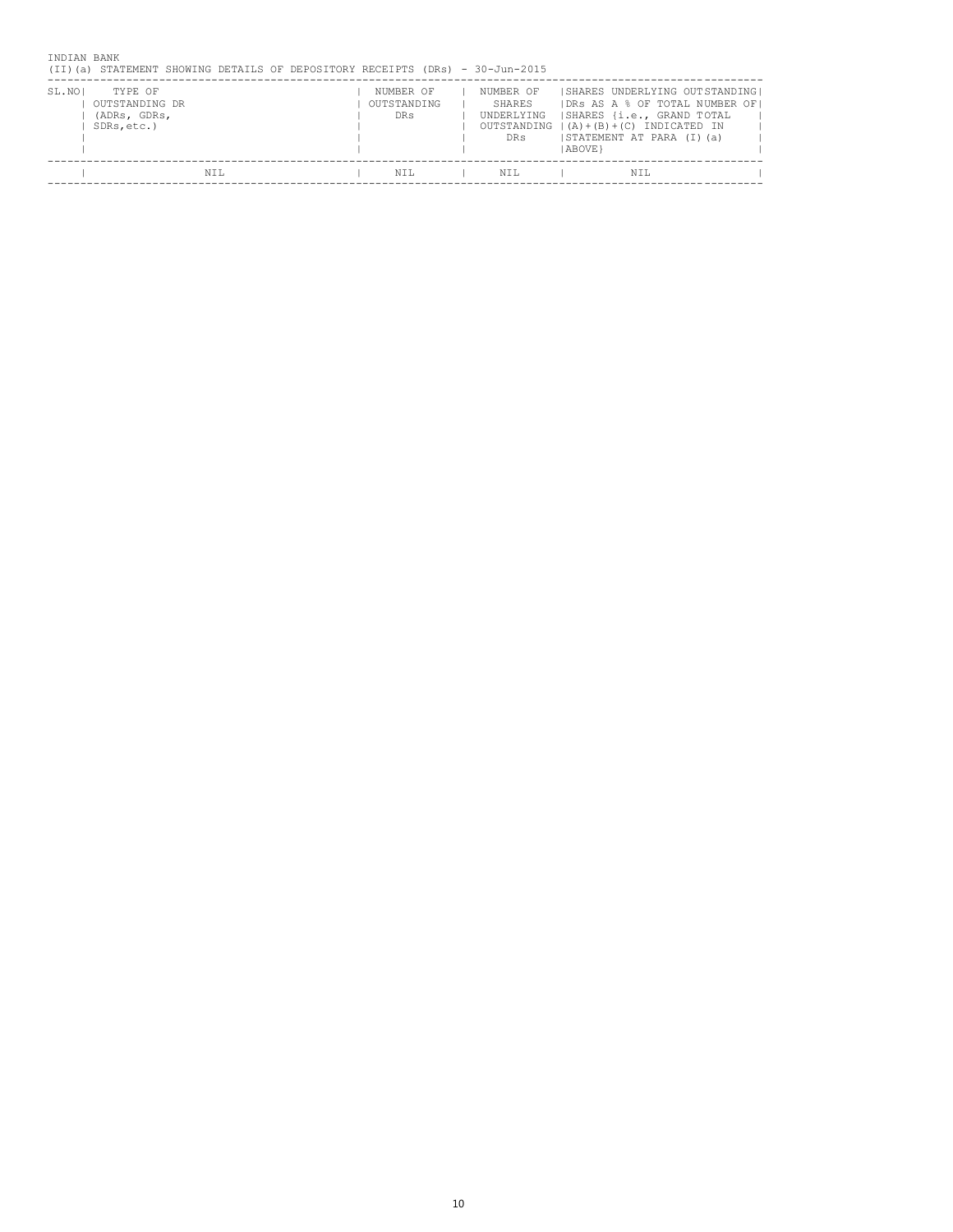| (TI)(b) |                                 | STATEMENT SHOWING HOLDING OF DEPOSITORY RECEIPTS (DRs), WHERE UNDERLYING SHARES HELD BY<br>PROMOTER/PROMOTER GROUP ARE IN EXCESS OF 1% OF THE TOTAL NUMBER OF SHARES |                                                          |                                                                     |                | $-30 - Jun - 2015$                                                                                                                                             |  |
|---------|---------------------------------|----------------------------------------------------------------------------------------------------------------------------------------------------------------------|----------------------------------------------------------|---------------------------------------------------------------------|----------------|----------------------------------------------------------------------------------------------------------------------------------------------------------------|--|
|         | SL.NO! NAME OF THE<br>DR HOLDER |                                                                                                                                                                      | TYPE OF<br>IOUTSTANDING DR<br>(ADRs, GDRs,<br>SDRs.etc.) | NUMBER OF<br>SHARES<br>UNDERLYING<br>OUTSTANDING<br>DR <sub>S</sub> | <b>ABOVE</b> } | SHARES UNDERLYING OUTSTANDING <br>IDRS AS A % OF TOTAL NUMBER OF!<br> SHARES {i.e., GRAND TOTAL<br>  (A) + (B) + (C) INDICATED IN<br>ISTATEMENT AT PARA (I)(a) |  |
|         | NTT.                            |                                                                                                                                                                      | NTT.                                                     | NTT.                                                                |                | NTT.                                                                                                                                                           |  |
|         |                                 |                                                                                                                                                                      |                                                          |                                                                     |                |                                                                                                                                                                |  |

INDIAN BANK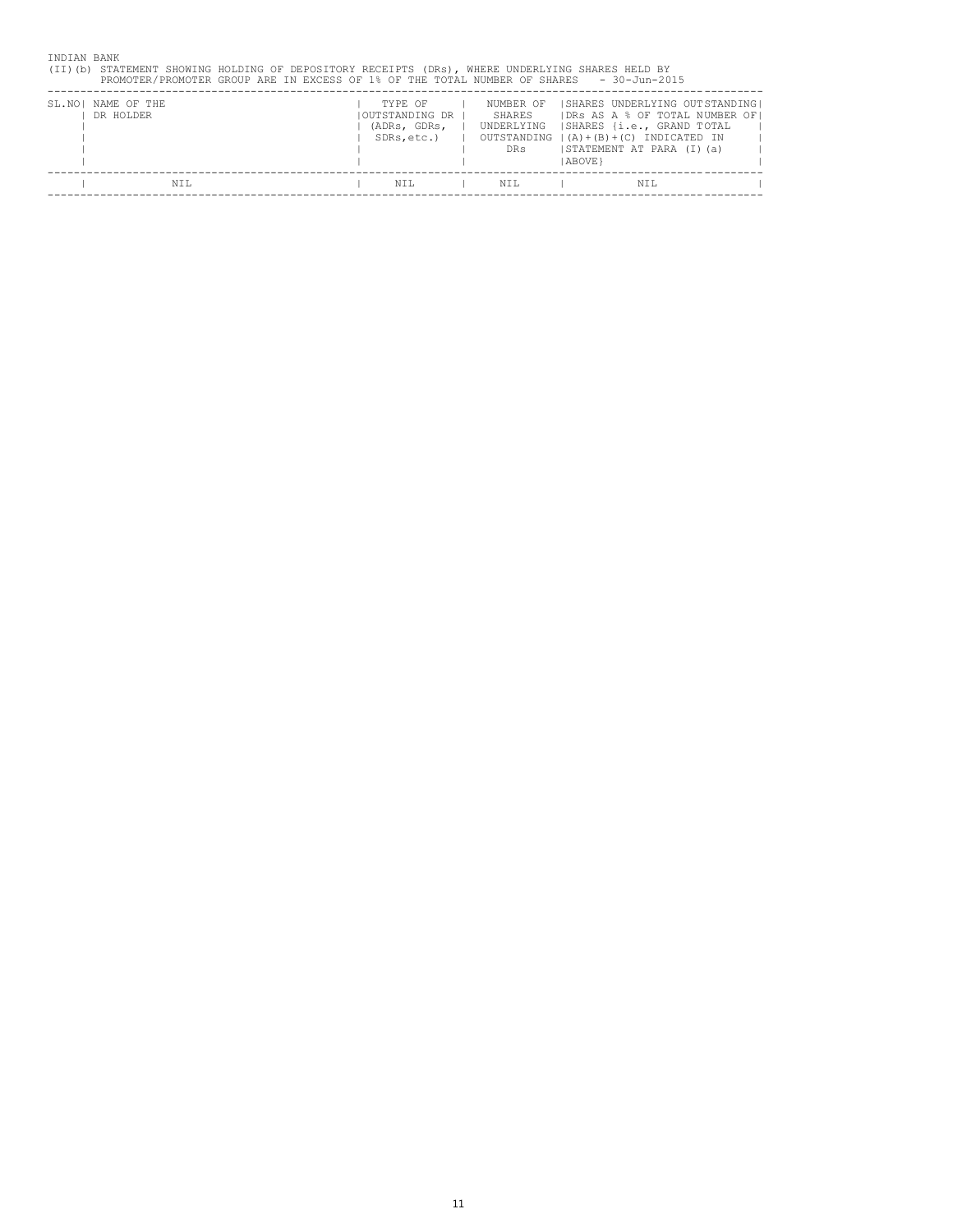INDIAN BANK (III)(a) STATEMENT SHOWING THE VOTING PATTERN OF SHAREHOLDERS, IF MORE THAN ONE CLASS OF SHARES / SECURITIES IS ISSUED BY THE ISSUER. --------------------------------------------------------------------------------------------------------------------------

| CATEGORY OF<br>SHARE HOLDER                                                                                    | NUMBER OF VOTING RIGHTS     TOTAL VOTING   TOTAL VOTING RIGHTS i.e. (VI)  <br>HELD IN EACH CLASS OF<br>SECURITIES |     |                                | RIGHTS<br>$ \quad (JIJI+IV+V)$                                                                                                                                                                                                                                                                                                                                                                                                       |                              |                                 |  |
|----------------------------------------------------------------------------------------------------------------|-------------------------------------------------------------------------------------------------------------------|-----|--------------------------------|--------------------------------------------------------------------------------------------------------------------------------------------------------------------------------------------------------------------------------------------------------------------------------------------------------------------------------------------------------------------------------------------------------------------------------------|------------------------------|---------------------------------|--|
|                                                                                                                | CLASS X   CLASS Y   CLASS Z                                                                                       |     |                                |                                                                                                                                                                                                                                                                                                                                                                                                                                      |                              | $ $ OF (A+B) $ $ OF (A+B+C) $ $ |  |
| $(I)$ $(II)$                                                                                                   |                                                                                                                   |     | the property of the control of | $(III)$ $(IV)$ $(V)$ $(V)$ $(VI)$ $(VII)$ $(VIII)$                                                                                                                                                                                                                                                                                                                                                                                   |                              |                                 |  |
| (A) PROMOTER AND PROMOTER GROUP                                                                                |                                                                                                                   |     |                                |                                                                                                                                                                                                                                                                                                                                                                                                                                      |                              |                                 |  |
| (1) INDIAN                                                                                                     |                                                                                                                   |     |                                |                                                                                                                                                                                                                                                                                                                                                                                                                                      |                              |                                 |  |
| (a) INDIVIDUALS/HINDU UNDIVIDED FAMILY                                                                         |                                                                                                                   |     |                                |                                                                                                                                                                                                                                                                                                                                                                                                                                      |                              |                                 |  |
| (b) CENTRAL GOVERNMENT / STATE<br>GOVERNMENT (S)                                                               | NTT.                                                                                                              | NIL | I NIL                          | NIL                                                                                                                                                                                                                                                                                                                                                                                                                                  | NIL                          | NIL                             |  |
| (c) BODIES CORPORATE                                                                                           |                                                                                                                   |     |                                |                                                                                                                                                                                                                                                                                                                                                                                                                                      |                              |                                 |  |
| (d) FINANCIAL INSTITUTIONS / BANKS                                                                             |                                                                                                                   |     |                                |                                                                                                                                                                                                                                                                                                                                                                                                                                      |                              |                                 |  |
| (e) ANY OTHER (SPECIFY)                                                                                        |                                                                                                                   |     |                                |                                                                                                                                                                                                                                                                                                                                                                                                                                      |                              |                                 |  |
| $SUB=TOTAL(A) (1)$                                                                                             | NTT.                                                                                                              |     |                                | $\begin{tabular}{ccccccccc} & & & & \text{NIL} & & & \text{NIL} & & & \text{NIL} & & \text{NIL} & \text{NIL} & \text{NIL} & \text{NIL} & \text{NIL} & \text{NIL} & \text{NIL} & \text{NIL} & \text{NIL} & \text{NIL} & \text{NIL} & \text{NIL} & \text{NIL} & \text{NIL} & \text{NIL} & \text{NIL} & \text{NIL} & \text{NIL} & \text{NIL} & \text{NIL} & \text{NIL} & \text{NIL} & \text{NIL} & \text{NIL} & \text{NIL} & \text{NIL$ |                              | NIL                             |  |
| (2) FOREIGN                                                                                                    |                                                                                                                   |     |                                |                                                                                                                                                                                                                                                                                                                                                                                                                                      |                              |                                 |  |
| (a) INDIVIDUALS (NON-RESIDENT<br>INDIVIDUALS / FOREIGN INDIVIDUALS)                                            |                                                                                                                   |     |                                |                                                                                                                                                                                                                                                                                                                                                                                                                                      |                              |                                 |  |
| (b) BODIES CORPORATE                                                                                           | NTL.                                                                                                              | NIL | I NIL I NIL                    |                                                                                                                                                                                                                                                                                                                                                                                                                                      | $\overline{\phantom{a}}$ NIL | NIL                             |  |
| (c) INSTITUTIONS                                                                                               |                                                                                                                   |     |                                |                                                                                                                                                                                                                                                                                                                                                                                                                                      |                              |                                 |  |
| (d) ANY OTHER                                                                                                  |                                                                                                                   |     |                                |                                                                                                                                                                                                                                                                                                                                                                                                                                      |                              |                                 |  |
| $SUB=TOTAL(A) (2)$                                                                                             | I NIL                                                                                                             |     |                                | I NIL I NIL I NIL                                                                                                                                                                                                                                                                                                                                                                                                                    | NIL                          | NIL                             |  |
| TOTAL SHAREHOLDING OF PROMOTER AND  <br>PROMOTER GROUP $(A) = (A) (1) + (A) (2)$   NIL   NIL   NIL   NIL   NIL |                                                                                                                   |     |                                |                                                                                                                                                                                                                                                                                                                                                                                                                                      | NIL I                        | NIL                             |  |